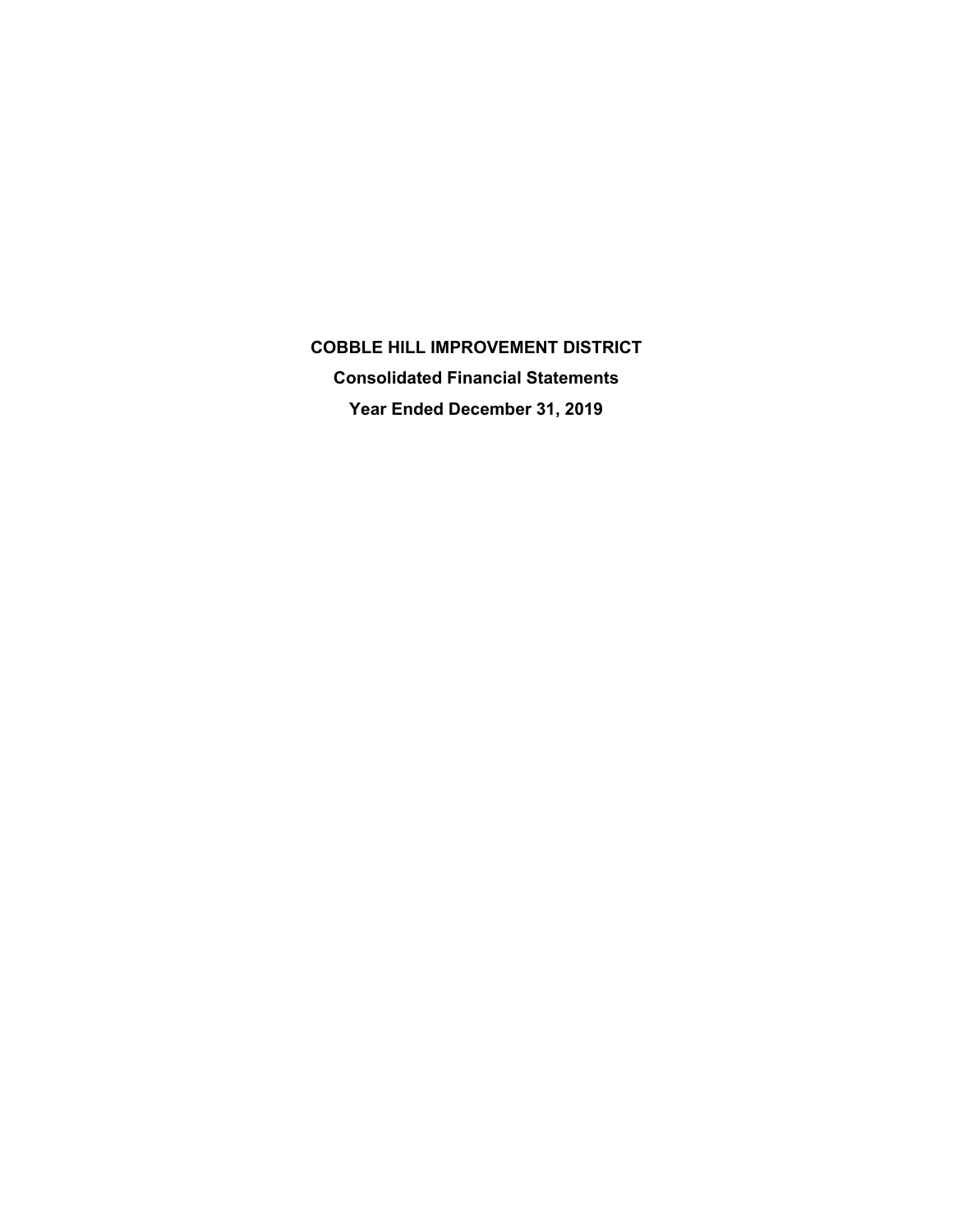# **COBBLE HILL IMPROVEMENT DISTRICT Index to Consolidated Financial Statements Year Ended December 31, 2019**

|                                                             | Page              |
|-------------------------------------------------------------|-------------------|
| MANAGEMENT'S RESPONSIBILITY FOR FINANCIAL REPORTING         | 1                 |
| INDEPENDENT AUDITOR'S REPORT                                | $2 - 3$           |
| CONSOLIDATED FINANCIAL STATEMENTS                           |                   |
| <b>Consolidated Statement of Financial Position</b>         | 4                 |
| <b>Consolidated Statement of Operations</b>                 | 5                 |
| Consolidated Statement of Changes in Accumulated Surplus    | 6                 |
| Consolidated Statement of Changes in Net Financial Assets   | 7                 |
| <b>Consolidated Statement of Cash Flows</b>                 | 8                 |
| Notes to Consolidated Financial Statements                  | $9 - 11$          |
| Operations (Schedule 1)                                     | $12 \overline{ }$ |
| Renewal Reserve Fund (Schedule 2)                           | 13                |
| Capital Expenditure Charge Fund (Schedule 3)                | 14                |
| Consolidated Equity in Tangible Capital Assets (Schedule 4) | 15                |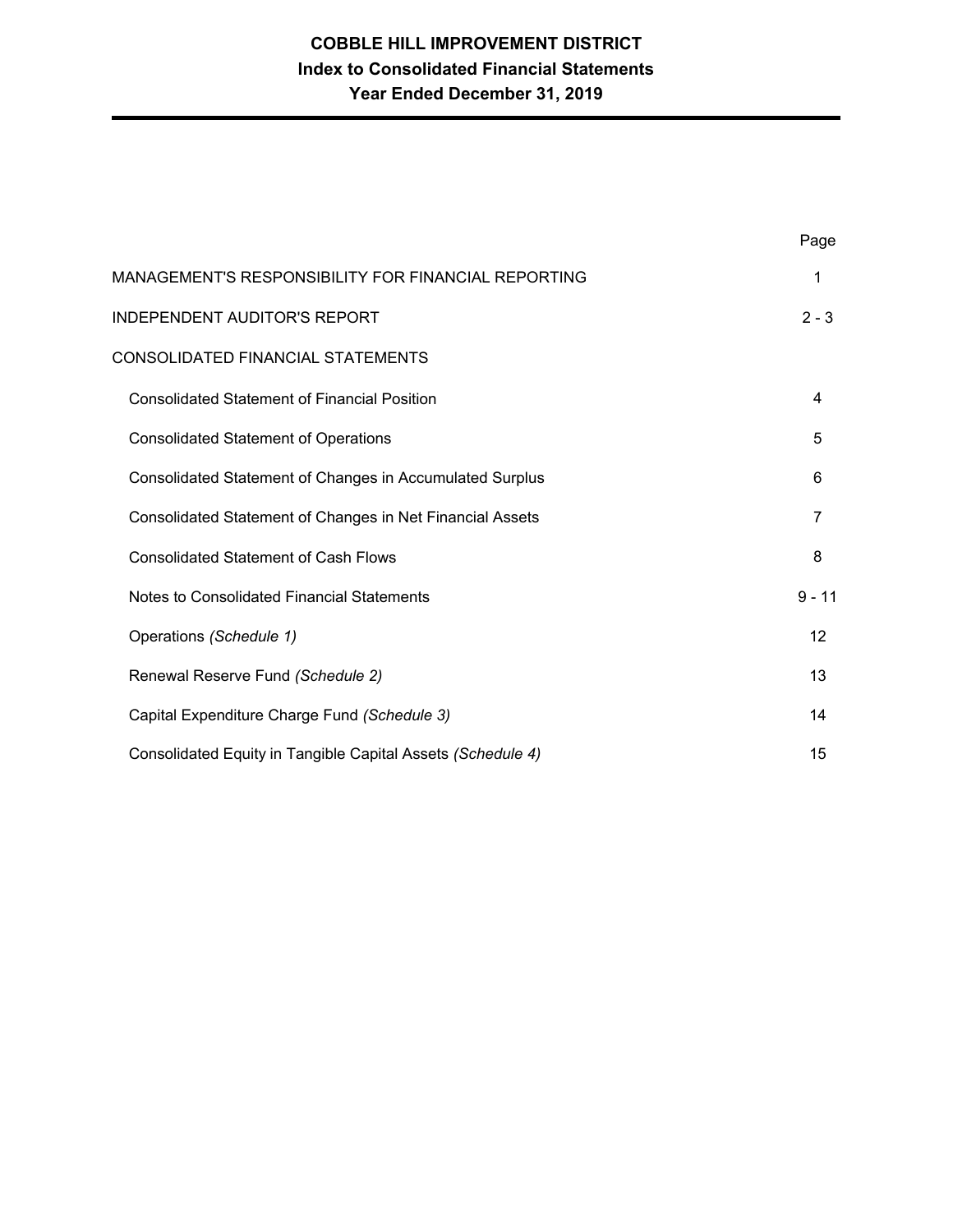### **MANAGEMENT'S RESPONSIBILITY FOR FINANCIAL REPORTING**

The consolidated financial statements of Cobble Hill Improvement District have been prepared in accordance with Canadian public sector accounting standards (PSAS). When alternative accounting methods exist, management has chosen those it deems most appropriate in the circumstances. These statements include certain amounts based on management's estimates and judgments. Management has determined such amounts based on a reasonable basis in order to ensure that the financial statements are presented fairly in all material respects.

The integrity and reliability of Cobble Hill Improvement District's reporting systems are achieved through the use of formal policies and procedures, the careful selection of employees and an appropriate division of responsibilities. These systems are designed to provide reasonable assurance that the financial information is reliable and accurate.

The Board of Trustees is responsible for ensuring that management fulfills its responsibility for financial reporting and is ultimately responsible for reviewing and approving the financial statements. The Board carries out this responsibility by meeting periodically with management and the members' auditors to review significant accounting, reporting and internal control matters. Following its review of the financial statements and discussions with the auditors, the Board approves the financial statements and considers, for review approval by the members, the engagement or re-appointment of the external auditors.

The consolidated financial statements have been audited on behalf of the members by Morine & Schindler LLP in accordance with Canadian public sector accounting standards (PSAS).

Ms. Karen Bereczki, Administrator

Cobble Hill, BC June 30, 2020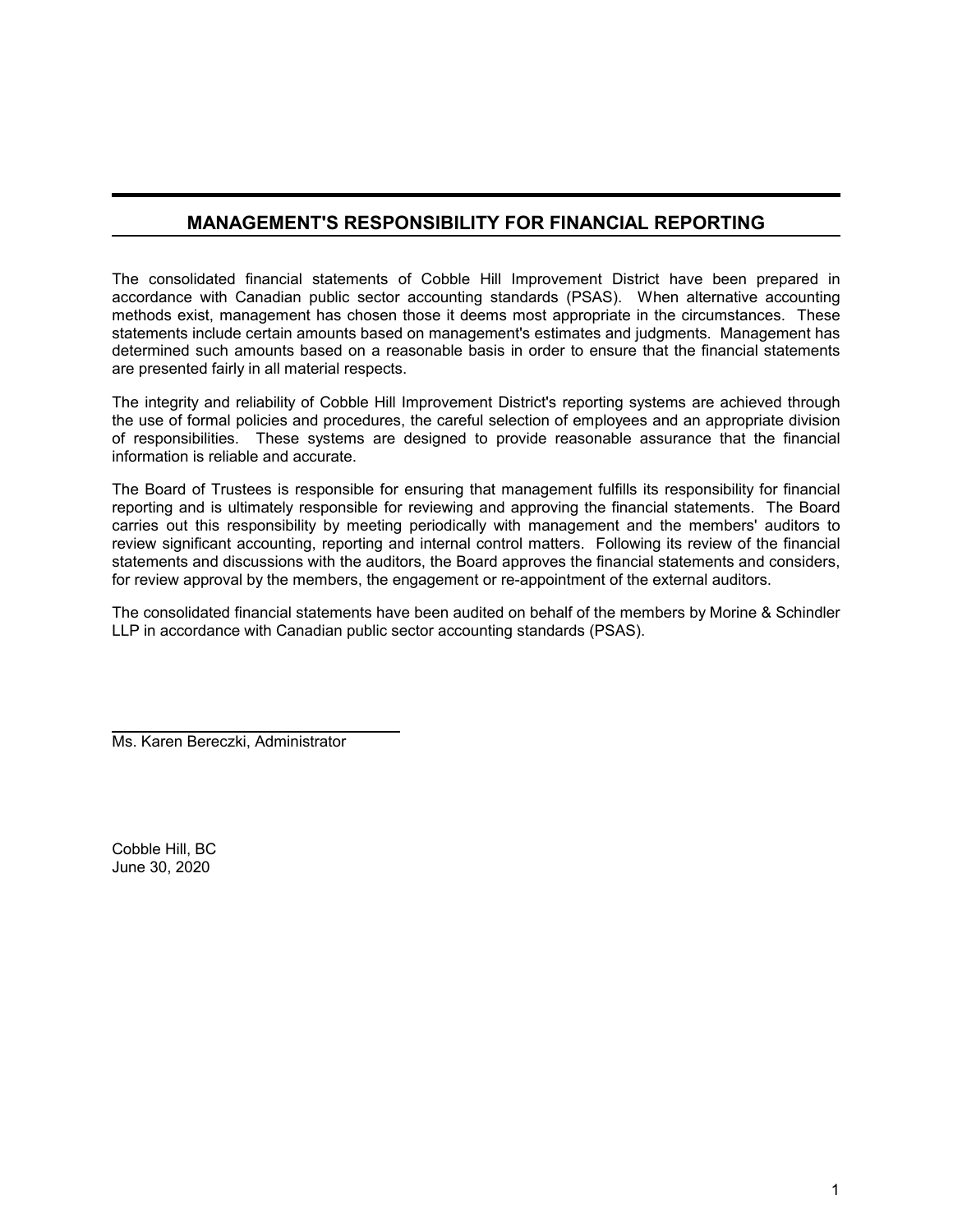

### **INDEPENDENT AUDITOR'S REPORT**

To the Members of Cobble Hill Improvement District

*Report on the Consolidated Financial Statements*

#### *Opinion*

We have audited the consolidated financial statements of Cobble Hill Improvement District (the Organization), which comprise the consolidated statement of financial position as at December 31, 2019, and the consolidated statements of operations, changes in accumulated surplus, changes in net financial assets and cash flows for the year then ended, and notes to the consolidated financial statements, including a summary of significant accounting policies.

In our opinion, the accompanying consolidated financial statements present fairly, in all material respects, the consolidated financial position of the Organization as at December 31, 2019, and the consolidated results of its operations and consolidated cash flows for the year then ended in accordance with Canadian public sector accounting standards (PSAS).

#### *Basis for Opinion*

We conducted our audit in accordance with Canadian generally accepted auditing standards. Our responsibilities under those standards are further described in the *Auditor's Responsibilities for the Audit of the Consolidated Financial Statements* section of our report. We are independent of the Organization in accordance with ethical requirements that are relevant to our audit of the consolidated financial statements in Canada, and we have fulfilled our other ethical responsibilities in accordance with these requirements. We believe that the audit evidence we have obtained is sufficient and appropriate to provide a basis for our opinion.

#### *Other Matter*

The consolidated financial statements for the year ended December 31, 2018 were audited by another auditor who expressed an unmodified opinion on those financial statements on April 16, 2019.

#### *Responsibilities of Management and Those Charged with Governance for the Consolidated Financial Statements*

Management is responsible for the preparation and fair presentation of the consolidated financial statements in accordance with PSAS, and for such internal control as management determines is necessary to enable the preparation of consolidated financial statements that are free from material misstatement, whether due to fraud or error.

In preparing the consolidated financial statements, management is responsible for assessing the Organization's ability to continue as a going concern, disclosing, as applicable, matters related to going concern and using the going concern basis of accounting unless management either intends to liquidate the Organization or to cease operations, or has no realistic alternative but to do so.

Those charged with governance are responsible for overseeing the Organization's financial reporting process.

*(continues)*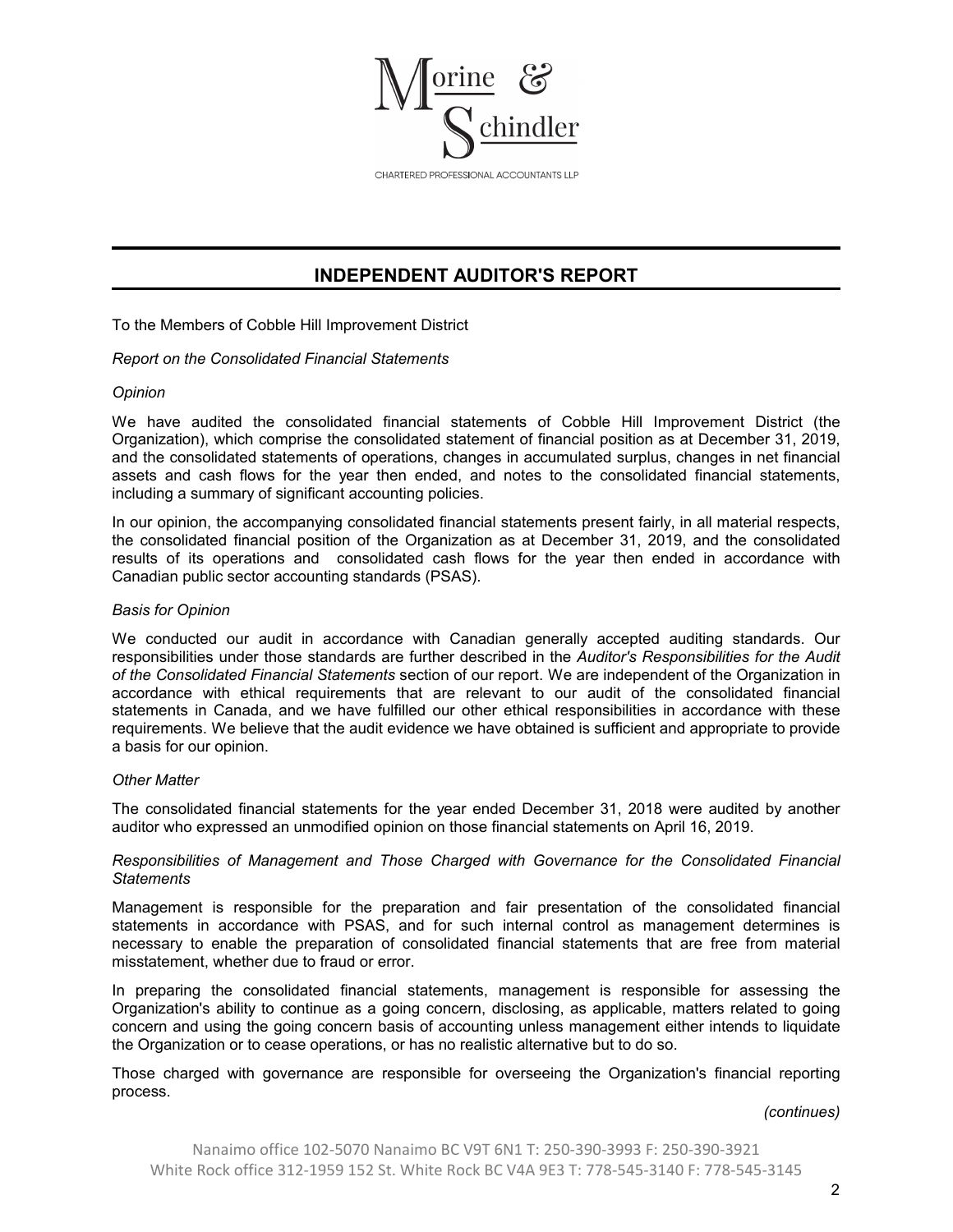Independent Auditor's Report to the Members of Cobble Hill Improvement District *(continued)*

#### *Auditor's Responsibilities for the Audit of the Consolidated Financial Statements*

Our objectives are to obtain reasonable assurance about whether the consolidated financial statements as a whole are free from material misstatement, whether due to fraud or error, and to issue an auditor's report that includes our opinion. Reasonable assurance is a high level of assurance, but is not a guarantee that an audit conducted in accordance with Canadian generally accepted auditing standards will always detect a material misstatement when it exists. Misstatements can arise from fraud or error and are considered material if, individually or in the aggregate, they could reasonably be expected to influence the economic decisions of users taken on the basis of these consolidated financial statements.

As part of an audit in accordance with Canadian generally accepted auditing standards, we exercise professional judgment and maintain professional skepticism throughout the audit. We also:

- Identify and assess the risks of material misstatement of the consolidated financial statements, whether due to fraud or error, design and perform audit procedures responsive to those risks, and obtain audit evidence that is sufficient and appropriate to provide a basis for our opinion. The risk of not detecting a material misstatement resulting from fraud is higher than for one resulting from error, as fraud may involve collusion, forgery, intentional omissions, misrepresentations, or the override of internal control.
- Obtain an understanding of internal control relevant to the audit in order to design audit procedures that are appropriate in the circumstances, but not for the purpose of expressing an opinion on the effectiveness of the Organization's internal control.
- Evaluate the appropriateness of accounting policies used and the reasonableness of accounting estimates and related disclosures made by management.
- Conclude on the appropriateness of management's use of the going concern basis of accounting and, based on the audit evidence obtained, whether a material uncertainty exists related to events or conditions that may cast significant doubt on the Organization's ability to continue as a going concern. If we conclude that a material uncertainty exists, we are required to draw attention in our auditor's report to the related disclosures in the consolidated financial statements or, if such disclosures are inadequate, to modify our opinion. Our conclusions are based on the audit evidence obtained up to the date of our auditor's report. However, future events or conditions may cause the Organization to cease to continue as a going concern.
- Evaluate the overall presentation, structure and content of the consolidated financial statements, including the disclosures, and whether the consolidated financial statements represent the underlying transactions and events in a manner that achieves fair presentation.

We communicate with those charged with governance regarding, among other matters, the planned scope and timing of the audit and significant audit findings, including any significant deficiencies in internal control that we identify during our audit.

Mar, 5 Schulen

June 30, 2020

Nanaimo, British Columbia CHARTERED PROFESSIONAL ACCOUNTANTS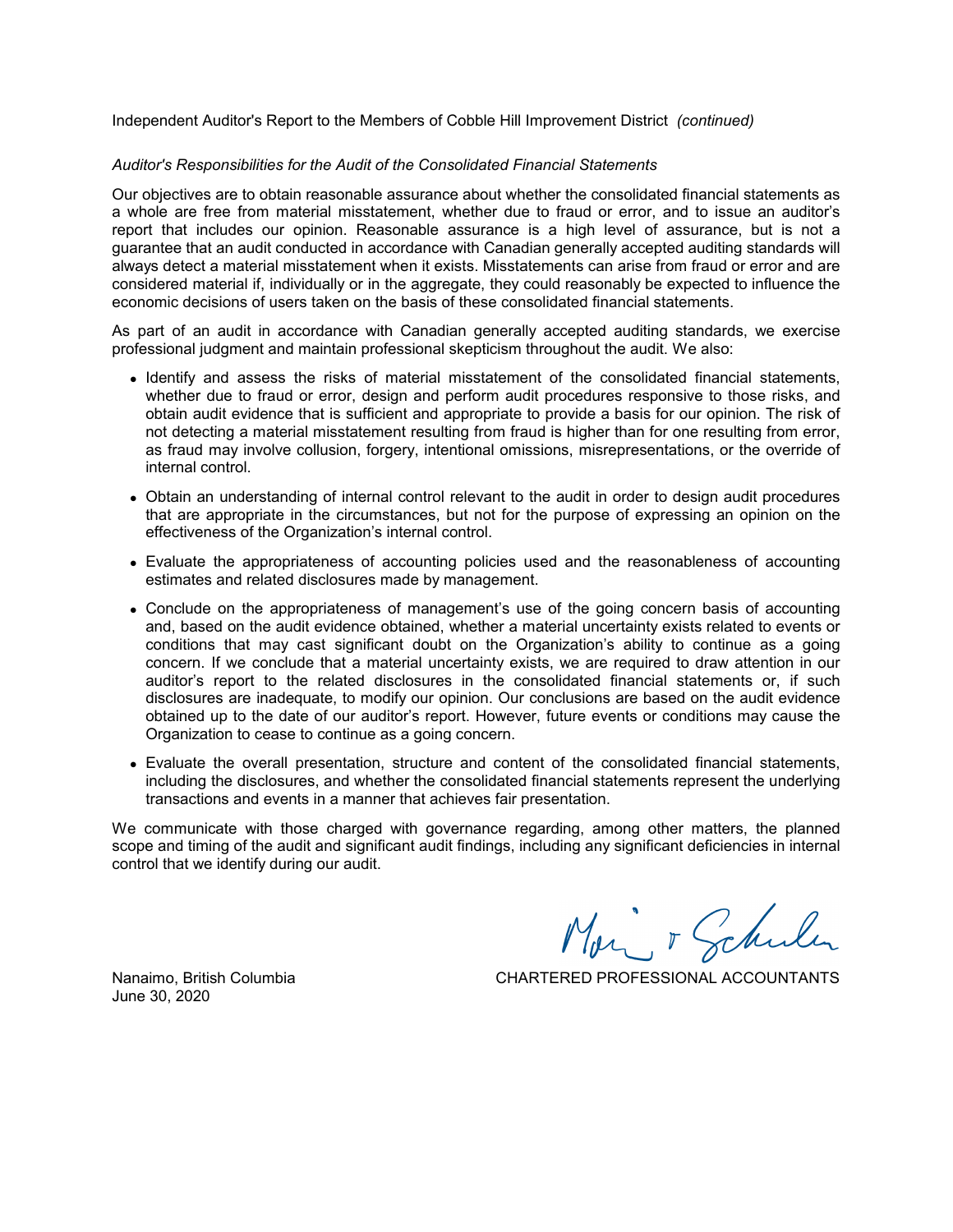# **COBBLE HILL IMPROVEMENT DISTRICT Consolidated Statement of Financial Position**

**December 31, 2019**

|                                    | 2019            |    | 2018      |  |
|------------------------------------|-----------------|----|-----------|--|
|                                    |                 |    |           |  |
| <b>FINANCIAL ASSETS</b>            |                 |    |           |  |
| Cash                               | \$<br>621,305   | \$ | 526,938   |  |
| Accounts receivable                | 75,445          |    | 28,844    |  |
| Interest receivable                | 2,573           |    | 2,986     |  |
| Goods and services tax recoverable | 4,197           |    | 2,371     |  |
|                                    | 703,520         |    | 561,139   |  |
| <b>LIABILITIES</b>                 |                 |    |           |  |
| Accounts payable                   | 55,329          |    | 19,578    |  |
| Wages payable                      | 1,343           |    | 1,774     |  |
| Employee deductions payable        |                 |    | 4,566     |  |
| Deferred income                    | 2,825           |    | 2,825     |  |
|                                    | 59,497          |    | 28,743    |  |
| <b>NET FINANCIAL ASSETS</b>        | 644,023         |    | 532,396   |  |
| <b>NON-FINANCIAL ASSETS</b>        |                 |    |           |  |
| Prepaid expenses                   | 4,691           |    | 4,775     |  |
| Tangible capital assets (Note 3)   | 1,375,127       |    | 1,407,202 |  |
|                                    | 1,379,818       |    | 1,411,977 |  |
| <b>ACCUMULATED SURPLUS</b>         | \$<br>2,023,841 | \$ | 1,944,373 |  |
| ON BEHALF OF COUNCIL               |                 |    |           |  |

\_\_\_\_\_\_\_\_\_\_\_\_\_\_\_\_\_\_\_\_\_\_\_\_\_\_\_\_\_ *Trustee*

\_\_\_\_\_\_\_\_\_\_\_\_\_\_\_\_\_\_\_\_\_\_\_\_\_\_\_\_\_ *Trustee*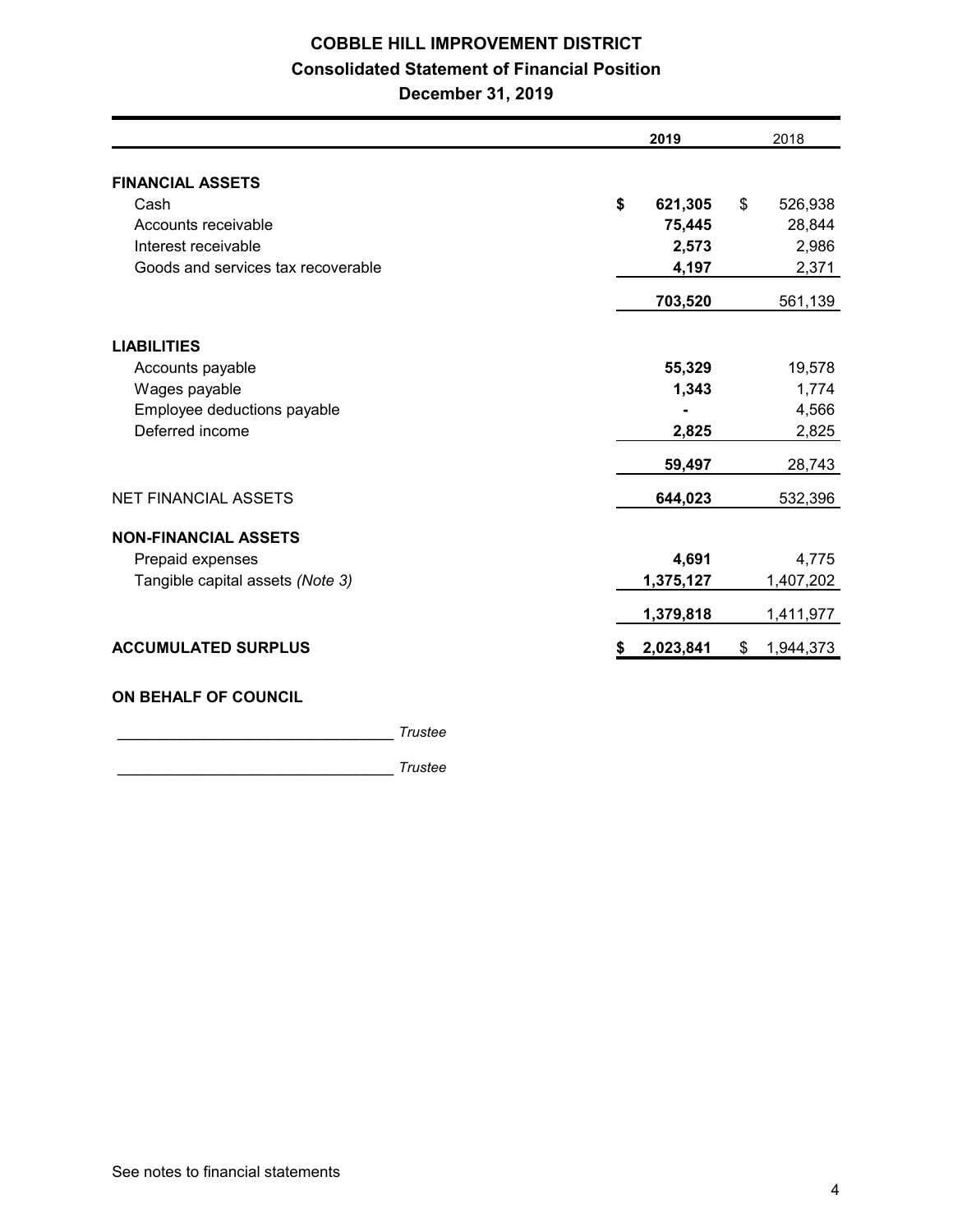# **COBBLE HILL IMPROVEMENT DISTRICT Consolidated Statement of Operations Year Ended December 31, 2019**

|                                   | <b>Budget</b><br>2019 | <b>Total</b><br>2019 | Total<br>2018 |
|-----------------------------------|-----------------------|----------------------|---------------|
| <b>REVENUES</b>                   |                       |                      |               |
| Water tolls                       | \$<br>160,000         | \$<br>158,765        | \$<br>162,616 |
| Taxes                             | 61,750                | 61,719               | 61,779        |
| Investment income                 | 1,250                 | 9,683                | 4,595         |
| Other income                      | 4,000                 | 4,484                | 3,228         |
| Connection fees                   |                       | 31,500               | 18,000        |
|                                   | 227,000               | 266,151              | 250,218       |
| <b>EXPENSES</b>                   |                       |                      |               |
| Audit fees                        | 6,000                 | 5,500                | 7,000         |
| Amortization                      |                       | 32,074               | 31,941        |
| Honoraria                         | 8,000                 | 8,000                | 8,000         |
| Laboratory fees                   | 4,000                 | 3,401                | 3,017         |
| Insurance, licences and fees      | 10,800                | 11,057               | 10,645        |
| Interest and bank charges         | 3,000                 | 2,496                | 2,637         |
| Legal fees                        | 5,000                 | 6,923                | (2)           |
| Admin contract                    | 30,500                | 38,391               | 52,518        |
| Office                            | 6,250                 | 6,501                | 2,664         |
| Repairs, maintenance and supplies | 42,200                | 5,332                | 39,519        |
| Salaries and wages                | 53,000                | 48,512               | 51,579        |
| Telephone                         | 3,000                 | 4,086                | 2,726         |
| Training                          | 1,250                 | 275                  |               |
| <b>Utilities</b>                  | 18,000                | 14,135               | 15,152        |
|                                   | 191,000               | 186,683              | 227,396       |
| <b>ANNUAL SURPLUS</b>             | \$<br>36,000          | \$<br>79,468         | \$<br>22,822  |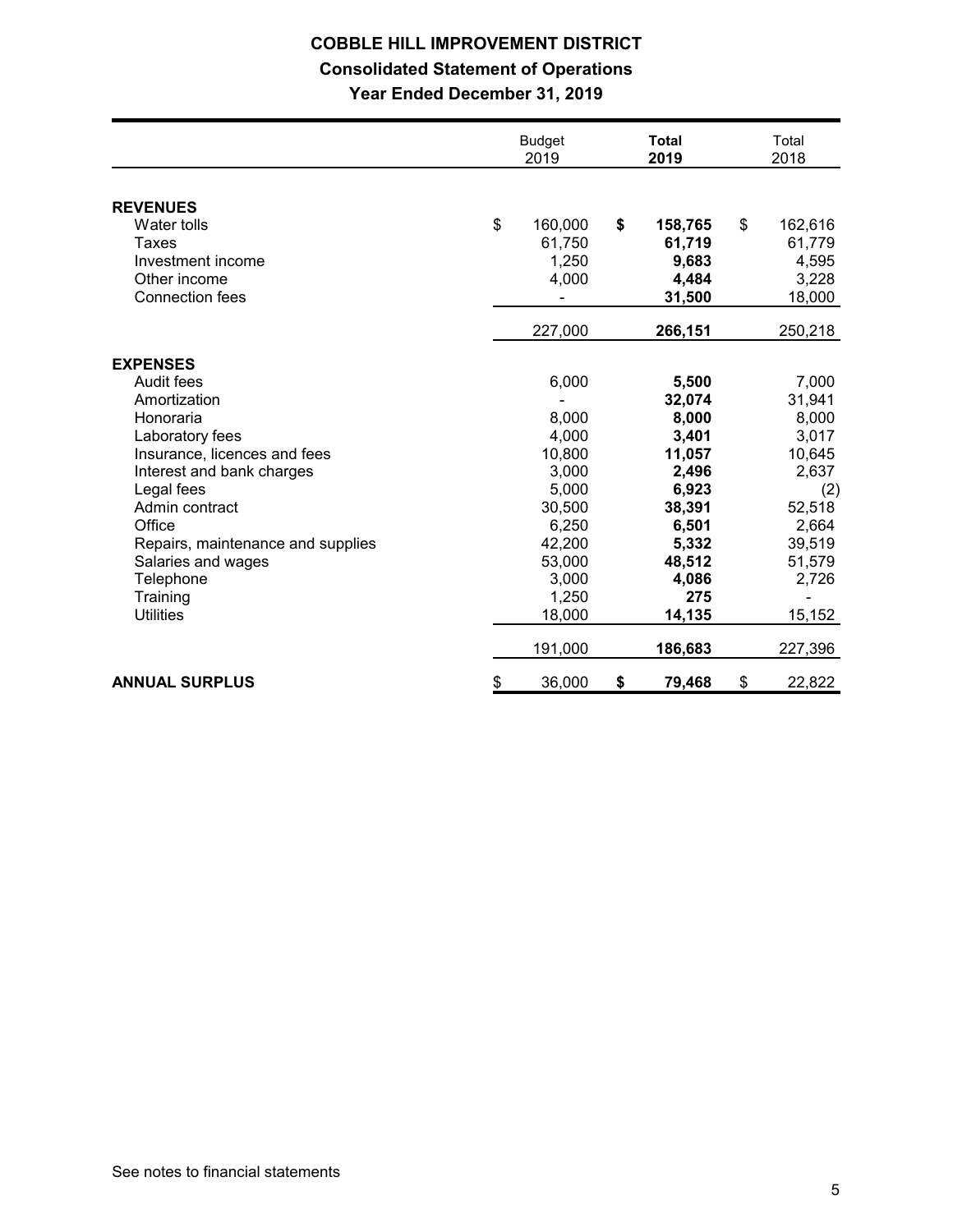# **COBBLE HILL IMPROVEMENT DISTRICT Consolidated Statement of Changes in Accumulated Surplus Year Ended December 31, 2019**

|                                                | 2019         | 2018         |
|------------------------------------------------|--------------|--------------|
| <b>ACCUMULATED SURPLUS - BEGINNING OF YEAR</b> | \$ 1,944,373 | \$ 1,921,551 |
| ANNUAL SURPLUS                                 | 79,468       | 22,822       |
| <b>ACCUMULATED SURPLUS - END OF YEAR</b>       | \$2,023,841  | \$ 1,944,373 |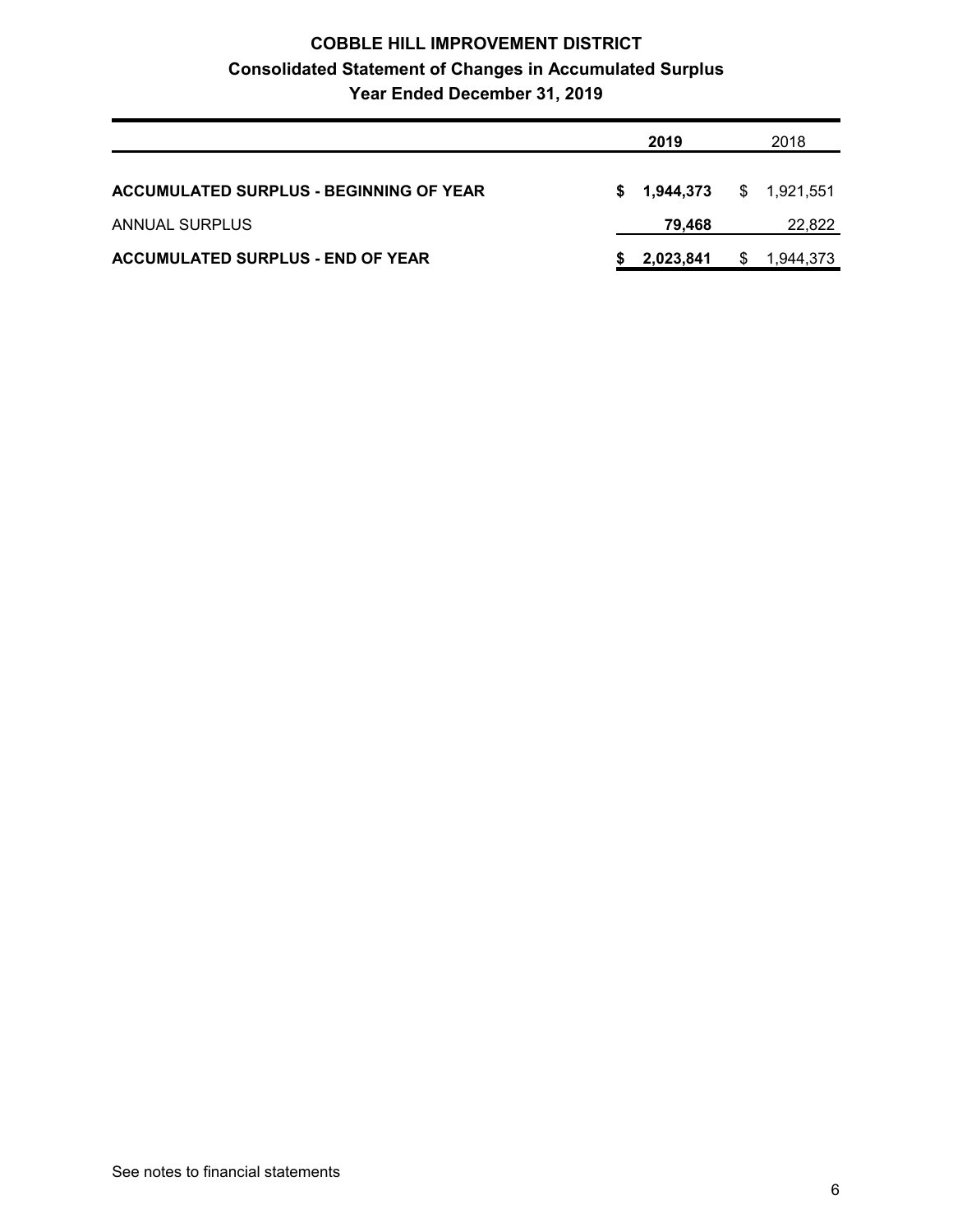# **COBBLE HILL IMPROVEMENT DISTRICT Consolidated Statement of Changes in Net Financial Assets Year Ended December 31, 2019**

|                                                                                                                            | <b>Budget</b><br>2019 | 2019          | 2018                  |
|----------------------------------------------------------------------------------------------------------------------------|-----------------------|---------------|-----------------------|
| <b>ANNUAL SURPLUS</b>                                                                                                      | \$<br>36,000          | \$<br>79,468  | \$<br>22,822          |
| Amortization of property, plant and equipment<br>Purchase of property, plant and equipment<br>Decrease in prepaid expenses |                       | 32,074<br>85  | 31,941<br>(550)<br>22 |
|                                                                                                                            |                       | 32,159        | 31,413                |
| <b>INCREASE IN NET FINANCIAL ASSETS</b>                                                                                    | 36,000                | 111,627       | 54,235                |
| NET FINANCIAL ASSETS - BEGINNING OF YEAR                                                                                   |                       | 532,396       | 478,161               |
| <b>NET FINANCIAL ASSETS - END OF YEAR</b>                                                                                  | 36,000                | \$<br>644.023 | \$<br>532,396         |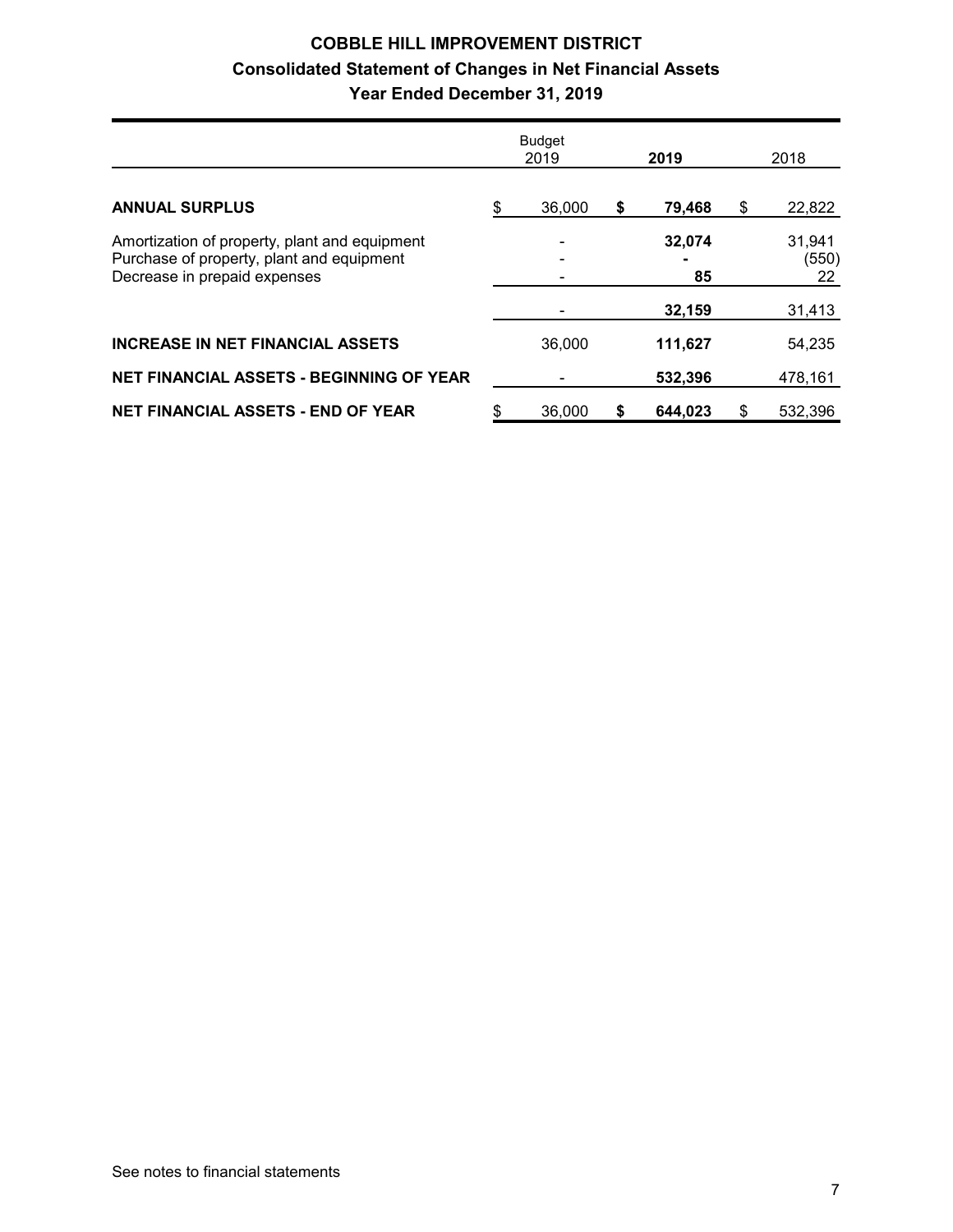# **COBBLE HILL IMPROVEMENT DISTRICT Consolidated Statement of Cash Flows Year Ended December 31, 2019**

|                                                                           | 2019              | 2018           |
|---------------------------------------------------------------------------|-------------------|----------------|
| <b>OPERATING ACTIVITIES</b>                                               |                   |                |
| Annual surplus                                                            | \$<br>79,468      | \$<br>22,822   |
| Item not affecting cash:<br>Amortization of property, plant and equipment | 32,074            | 31,941         |
|                                                                           | 111,542           | 54,763         |
| Changes in non-cash working capital:                                      |                   |                |
| Accounts receivable                                                       | (46, 601)         | (2, 337)       |
| Interest receivable                                                       | 413               | (51)           |
| Accounts payable                                                          | 35,752            | (5, 552)       |
| Prepaid expenses                                                          | 84                | 22             |
| Goods and services tax payable<br>Wages payable                           | (1,826)           | 2,819<br>(375) |
| Employee deductions payable                                               | (431)<br>(4, 566) |                |
|                                                                           | (17, 175)         | (5, 474)       |
| Cash flow from operating activities                                       | 94,367            | 49,289         |
| <b>INVESTING ACTIVITY</b><br>Purchase of property, plant and equipment    |                   | (550)          |
| Cash flow from (used by) investing activity                               |                   | (550)          |
| <b>INCREASE IN CASH FLOW</b>                                              | 94,367            | 48,739         |
| Cash - beginning of year                                                  | 526,938           | 478,199        |
| <b>CASH - END OF YEAR</b>                                                 | \$<br>621,305     | \$<br>526,938  |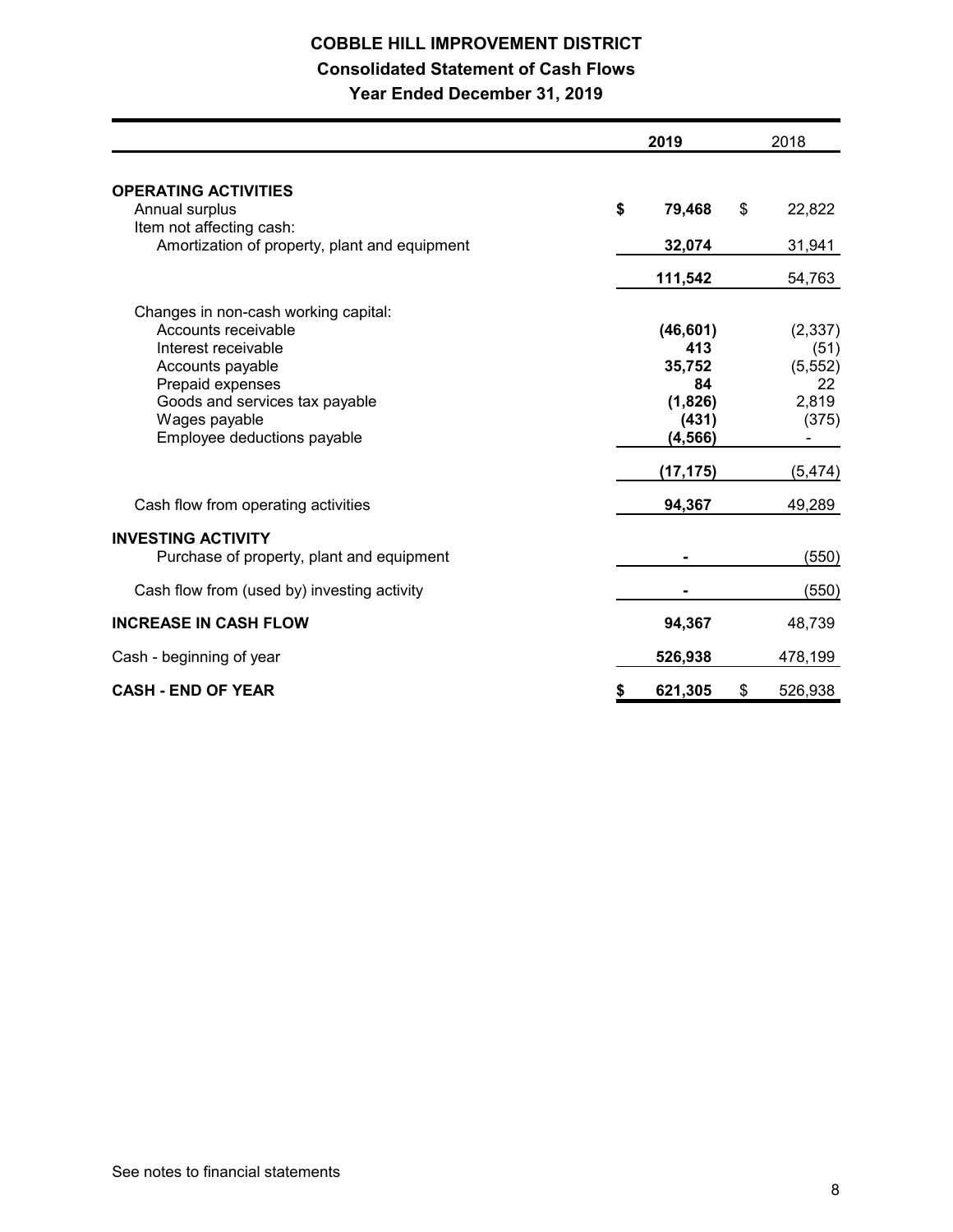### 1. PURPOSE OF THE ORGANIZATION

Cobble Hill Improvement District (the "District") was incorporated by letters patent issued on April 16, 1979, and operates under Part 17 of the Local Government Act (BC). The principal activities of the District are to supply potable water for dometic use within the Cobble Hill Improvement District's boundaries.

### 2. SUMMARY OF SIGNIFICANT ACCOUNTING POLICIES

#### Basis of presentation

The consolidated financial statements were prepared in accordance with Canadian public sector accounting standards (GAAP).

#### Measurement uncertainty

The preparation of financial statements in conformity with Canadian public sector accounting standards requires management to make estimates and assumptions that affect the reported amount of assets and liabilities, disclosure of contingent assets and liabilities at the date of the financial statements and the reported amounts of revenues and expenses during the period. Such estimates are periodically reviewed and any adjustments necessary are reported in earnings in the period in which they become known. Actual results could differ from these estimates.

#### Liability for contaminated sites

A liability for remediation of a contaminated site is recognized at the best estimate of the amount required to remediate the contaminated site when contamination exceeding an environmental standard exists, the District is either directly rsponsible or accepts responsibility, it is expected that future economic benefits will be given up, and a reasonable estimate of the amount is determinable. The best estimate of the liability includes all costs directly attributable to remediation activities and is reduced by expected net recoveries based on information available at December 31, 2019. At each financial reporting date, the District reviews the carrying amount of the liability. Any revisions required to the amount previously recognized is accounted for in the period revisions are made. The District continues to recognize the liability until it is settled or otherwise extinguished. Disbursements made to settle the liability are deducted from the reported liability when they are made. As at December 31, 2019 the District has not recorded any liability for contaminated sites as no sites exist.

#### Tangible capital assets

Tangible capital assets are stated at cost or deemed cost less accumulated amortization. Tangible capital assets are amortized over their estimated useful lives (ranging from 5 to 80 years) on a straight -line basis.

The organization regularly reviews its tangible capital assets to eliminate obsolete items. Government grants are treated as a reduction of tangible capital assets cost.

Tangible capital assets acquired during the year but not placed into use are not amortized until they are placed into use.

*(continues)*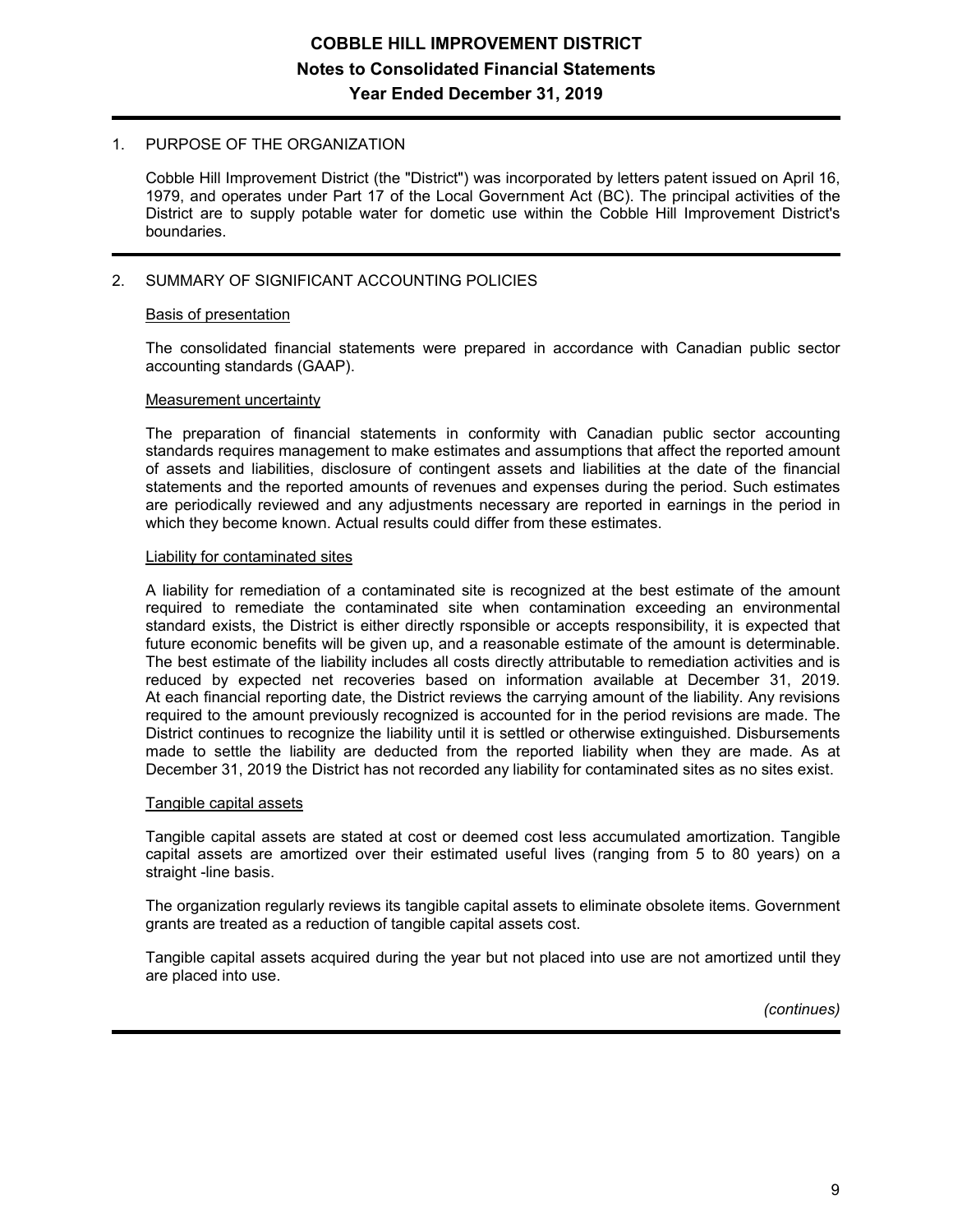### 2. SUMMARY OF SIGNIFICANT ACCOUNTING POLICIES *(continued)*

### Revenue recognition

The organization recognizes revenues when they are earned, specifically when all the following conditions are met:

- services are provided or products are delivered to customers
- there is clear evidence that an arrangement exists
- amounts are fixed or can be determined
- the ability to collect is reasonably assured
- amounts received but not earned are recorded as deferred revenue.

### Financial instruments policy

Financial instruments are recorded at fair value when acquired or issued. In subsequent periods, financial assets with actively traded markets are reported at fair value, with any unrealized gains and losses reported in income. All other financial instruments are reported at amortized cost, and tested for impairment at each reporting date. Transaction costs on the acquisition, sale, or issue of financial instruments are expensed when incurred.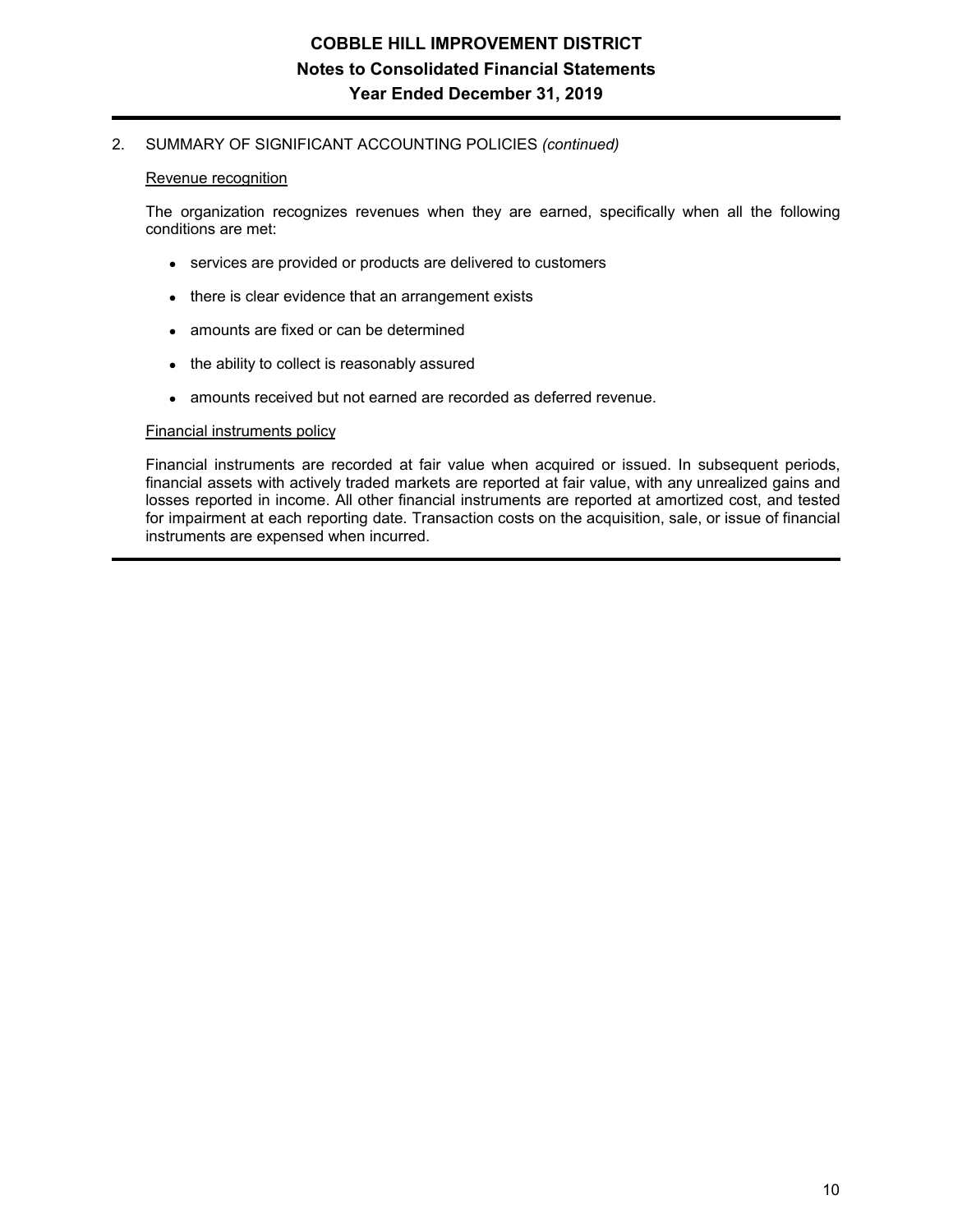### **COBBLE HILL IMPROVEMENT DISTRICT Notes to Consolidated Financial Statements Year Ended December 31, 2019**

### 3. PROPERTY, PLANT AND EQUIPMENT

| Cost                                                                 | 2018<br><b>Balance</b>                     | Additions                      | <b>Disposals</b>                            | 2019<br><b>Balance</b>                     |
|----------------------------------------------------------------------|--------------------------------------------|--------------------------------|---------------------------------------------|--------------------------------------------|
| Land<br><b>Distribution System</b><br>Equipment<br><b>Facilities</b> | \$<br>750<br>1,605,348<br>8,626<br>409,996 | \$                             | \$                                          | \$<br>750<br>1,605,348<br>8,626<br>409,996 |
|                                                                      | \$<br>2,024,720                            | \$                             | \$                                          | \$<br>2,024,720                            |
| <b>Accumulated Amortization</b>                                      | 2018<br><b>Balance</b>                     | Amortization                   | Accumulated<br>Amortization<br>on Disposals | 2019<br><b>Balance</b>                     |
| Land<br><b>Distribution System</b><br>Equipment<br><b>Facilities</b> | \$<br>467,902<br>7,291<br>142,325          | \$<br>21,821<br>1,239<br>9,015 | \$                                          | \$<br>489,723<br>8,530<br>151,340          |
|                                                                      | \$<br>617,518                              | \$<br>32,075                   | \$                                          | \$<br>649,593                              |
| Net book value                                                       |                                            |                                | 2019                                        | 2018                                       |
| Land<br><b>Distribution System</b><br>Equipment<br>Facilities        |                                            |                                | \$<br>750<br>1,115,625<br>96<br>258,656     | \$<br>750<br>1,137,446<br>1,335<br>267,671 |
|                                                                      |                                            |                                | \$<br>1,375,127                             | \$<br>1,407,202                            |

### 4. FINANCIAL INSTRUMENTS

The District, as part of its operations, carries a number of financial instruments. The District's financial instruments consist of cash and term deposits, accounts receivable and accounts payable and accrued liabilities. It is management's opinion that the District is not exposed to significant interest, currency or credit risks arising from these financial instruments except as otherwise disclosed.

### 5. BUDGET INFORMATION

Budget figures represent the budget approved by the Board of Trustees during the year.

### 6. RELATED PARTY TRANSACTIONS

During the year the organization paid a resident of the district \$17,146 for administration services (2018 - \$nil).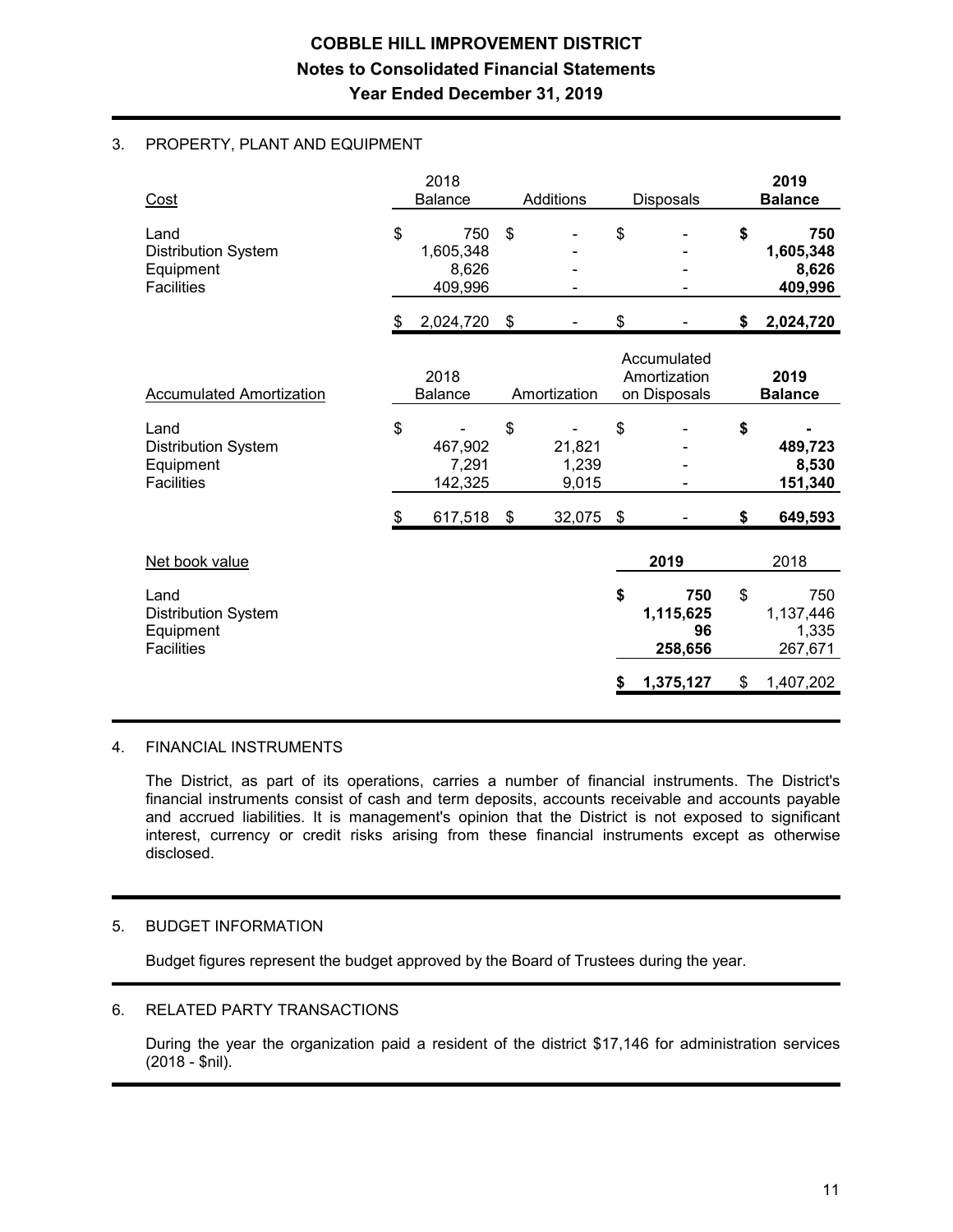# **COBBLE HILL IMPROVEMENT DISTRICT Operations** *(Schedule 1)* **Year Ended December 31, 2019**

|                                                                                                                                                                                                                                                                              | 2019                                                                                                                           | 2018                                                                                                                                                   |
|------------------------------------------------------------------------------------------------------------------------------------------------------------------------------------------------------------------------------------------------------------------------------|--------------------------------------------------------------------------------------------------------------------------------|--------------------------------------------------------------------------------------------------------------------------------------------------------|
| <b>REVENUES</b><br>Water tolls<br><b>Taxes</b><br>Investment income<br>Other income                                                                                                                                                                                          | \$<br>158,765<br>61,719<br>2,239<br>4,484                                                                                      | \$<br>162,616<br>61,779<br>1,701<br>3,228                                                                                                              |
|                                                                                                                                                                                                                                                                              | 227,207                                                                                                                        | 229,324                                                                                                                                                |
| <b>EXPENSES</b><br>Audit fees<br>Insurance, licences and fees<br>Admin contract<br>Interest and bank charges<br>Office<br>Repairs, maintenance and supplies<br>Salaries and wages<br>Honoraria<br>Legal fees<br>Laboratory fees<br><b>Utilities</b><br>Telephone<br>Training | 5,500<br>11,057<br>38,391<br>2,472<br>6,501<br>5,332<br>48,512<br>8,000<br>6,923<br>3,401<br>14,135<br>4,086<br>275<br>154,585 | 7,000<br>10,645<br>52,518<br>2,637<br>2,664<br>39,519<br>51,579<br>8,000<br>(2)<br>3,017<br>15,152<br>2,726<br>$\qquad \qquad \blacksquare$<br>195,455 |
| <b>ANNUAL SURPLUS</b>                                                                                                                                                                                                                                                        | 72,622                                                                                                                         | 33,869                                                                                                                                                 |
| ACCUMULATED SURPLUS, BEGINNG OF YEAR                                                                                                                                                                                                                                         | 166,964                                                                                                                        | 169,096                                                                                                                                                |
| <b>TRANSFERS</b><br>Transfers between departments                                                                                                                                                                                                                            | (36,000)                                                                                                                       | (36,000)                                                                                                                                               |
| <b>ACCUMULATED SURPLUS, END OF YEAR</b>                                                                                                                                                                                                                                      | \$<br>203,586                                                                                                                  | \$<br>166,965                                                                                                                                          |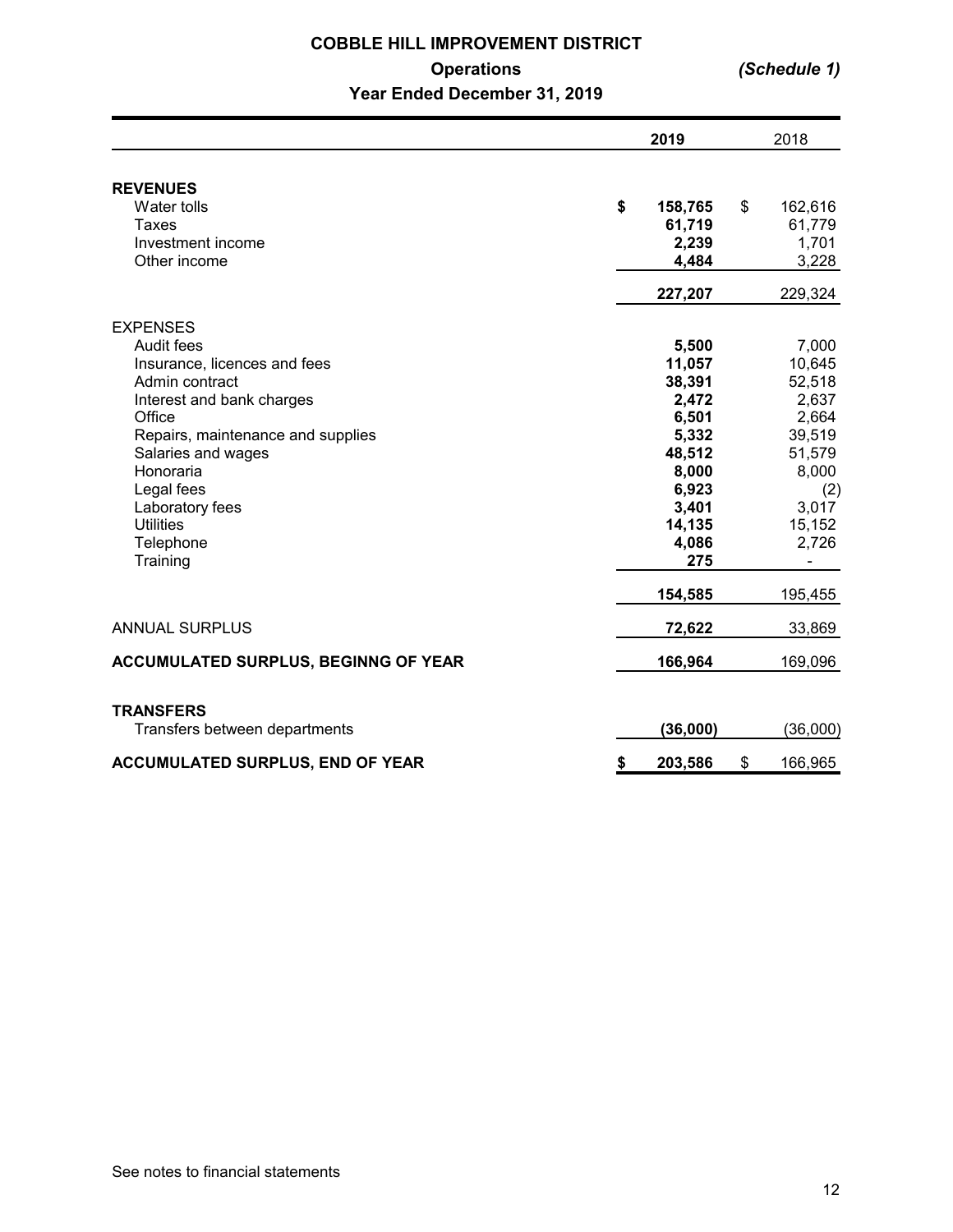# **COBBLE HILL IMPROVEMENT DISTRICT Renewal Reserve Fund** *(Schedule 2)* **Year Ended December 31, 2019**

|                                                   | 2019          |    | 2018    |  |
|---------------------------------------------------|---------------|----|---------|--|
| <b>REVENUES</b><br>Investment income              | \$<br>4,862   | \$ | 1,745   |  |
| <b>EXPENSES</b><br>Interest and bank charges      | 24            |    |         |  |
| <b>ANNUAL SURPLUS</b>                             | 4,838         |    | 1,745   |  |
| ACCUMULATED SURPLUS, BEGINNING OF YEAR            | 257,475       |    | 219,730 |  |
| <b>TRANSFERS</b><br>Transfers between departments | 36,000        |    | 36,000  |  |
| <b>ACCUMULATED SURPLUS, END OF YEAR</b>           | \$<br>298,313 | \$ | 257,475 |  |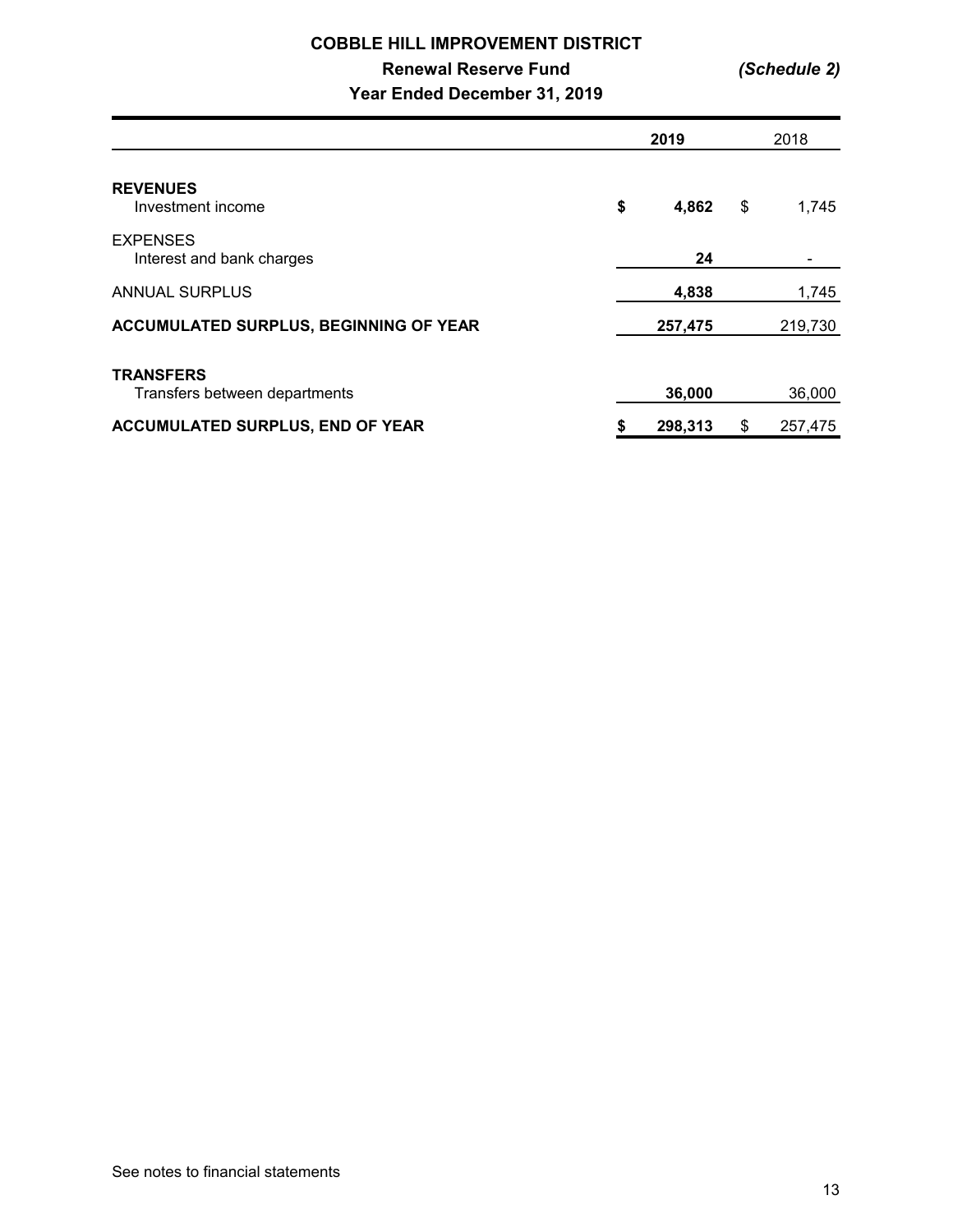# **COBBLE HILL IMPROVEMENT DISTRICT Capital Expenditure Charge Fund** *(Schedule 3)* **Year Ended December 31, 2019**

|                                                         | 2019                  | 2018                  |
|---------------------------------------------------------|-----------------------|-----------------------|
| <b>REVENUES</b><br>Investment income<br>Connection fees | \$<br>2,581<br>31,500 | \$<br>1,149<br>18,000 |
|                                                         | 34,081                | 19,149                |
| <b>EXPENSES</b>                                         |                       |                       |
| <b>ANNUAL SURPLUS</b>                                   | 34,081                | 19,149                |
| ACCUMULATED SURPLUS, BEGINNING OF YEAR                  | 112,732               | 93,583                |
| ACCUMULATED SURPLUS, END OF YEAR                        | \$<br>146,813         | \$<br>112,732         |